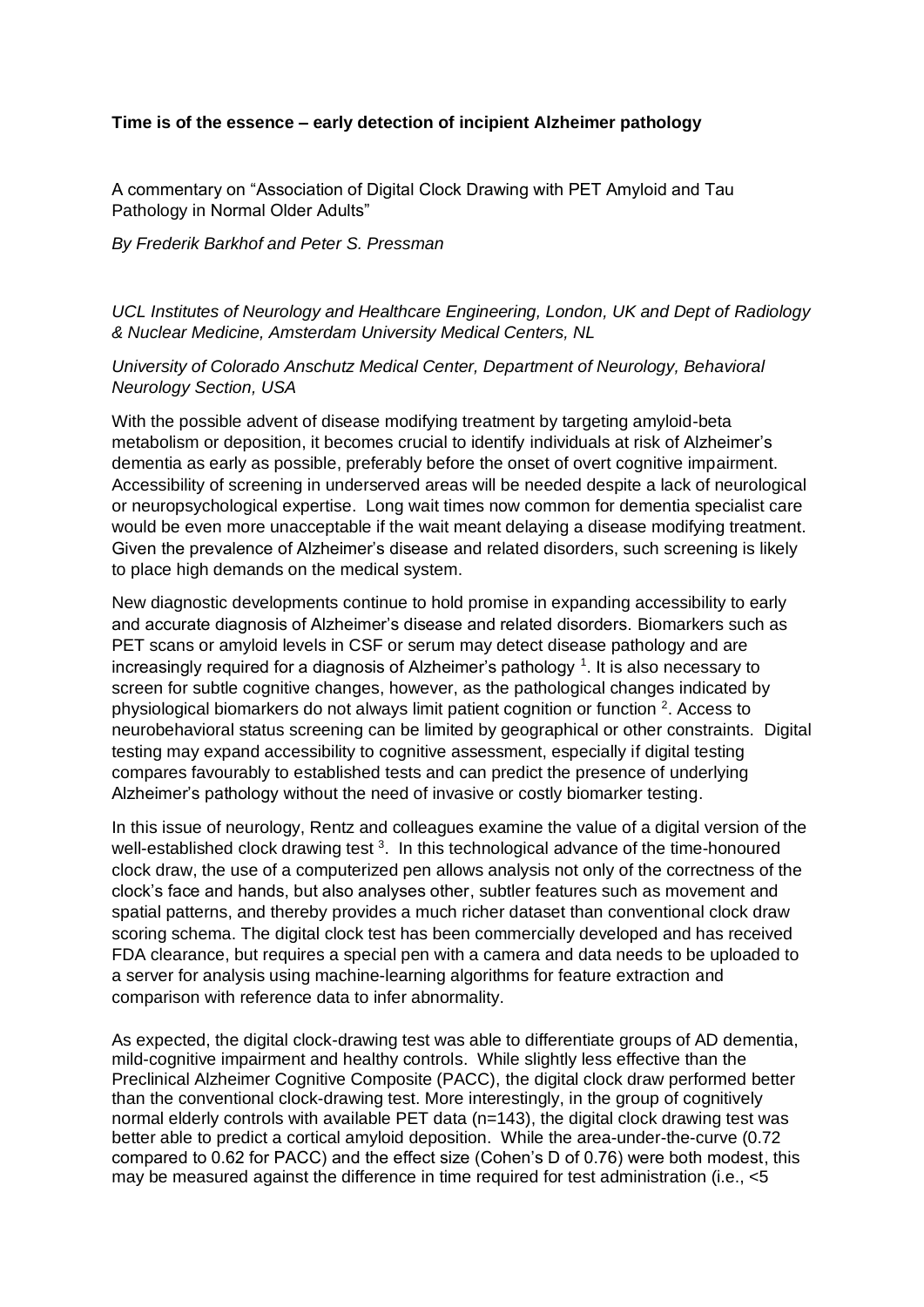minutes vs. 30 minutes). Digital clock results also weakly correlated with the amount of tau accumulation (especially in the entorhinal cortex, an early size of pathology in AD).

The digital clock drawing test may offer a rapid and relatively inexpensive cognitive screening tool which may expand the accessibility of a simple neurobehavioral status screening tool, and may ultimately find its way into more comprehensive screens such as the Mini-Cog or Montreal Cognitive Assessment 4, 5, both of which currently integrate a clock drawing. As the authors suggest, this may be especially feasible if the test could be administered using a more widely available device such as an electronic tablet. Strengths of the digital clock draw, then, include the promise of inexpensive, rapid, widely accessible screening, enhanced by the ability to incorporate many subtle features such as precise timing of pen movement throughout the patient's task performance.

While such subtlety may add to power, however, it may also be a weakness if it diminishes interpretability of test results. Ensuring that medical providers are comfortable using and interpreting the results provided by the underlying machine-learning algorithms may challenge implementation of this kind of new diagnostic technology. How can we ensure physicians have the training and ability to adequately understand, critically appraise, and clearly explain how these complex algorithms work? Without such an understanding, the physician-patient relationship may suffer due to the physician's role being reduced to uncritically relaying the conclusions of a computer. In the same way that physicians understand and explain the significance of the PET scans to which this digital clock draw is compared, we must be ready to interpret facets of the machine-learning algorithm, including more comprehensive subdomain scores. For example, when interpreting machine-learning research, physicians must consider descriptions of the overall analytic approach, information regarding algorithmic limitations, and any tests for systemic biases.

While some details may be lacking in this article, the authors have also built on and reference a more detailed description of the algorithms underlying the digital clock draw. The referenced article by Souillard-Mandar and colleagues clearly recognizes the need for intelligibility in machine-learning techniques  $6$ . Further demographic information about the training set would also be helpful, as some machine-learning algorithms have inadvertently and inscrutably integrated and reinforced societal biases  $<sup>7</sup>$ . Further information about how</sup> patient data are being identified, protected, and shared after being uploaded to a server would also reassure physicians keen on guarding patient confidentiality and health information. Further work is needed to determine which sub-scores and cognitive domains are most relevant to diagnostic performance at each stage of different diseases. For the detection of preclinical AD pathology as outlined above, performance may also be further boosted by combining information from other sources such as family history or APOE4 genotyping.

The clock draw test in this article may serve as an analogue for the increasingly digital face of medicine. In response to the need for timely diagnosis and possibly treatment of Alzheimer's and related disorders, and in today's time-strapped clinical environment, medical providers must be prepared to critically appraise and use digital screening and assessment tools in hopes of better detecting, slowing and stopping disease advancement.

## **References:**

1. Jack CR, Jr., Bennett DA, Blennow K, et al. NIA-AA Research Framework: Toward a biological definition of Alzheimer's disease. Alzheimer's & Dementia : the Journal of the Alzheimer's Association 2018;14:535-562.